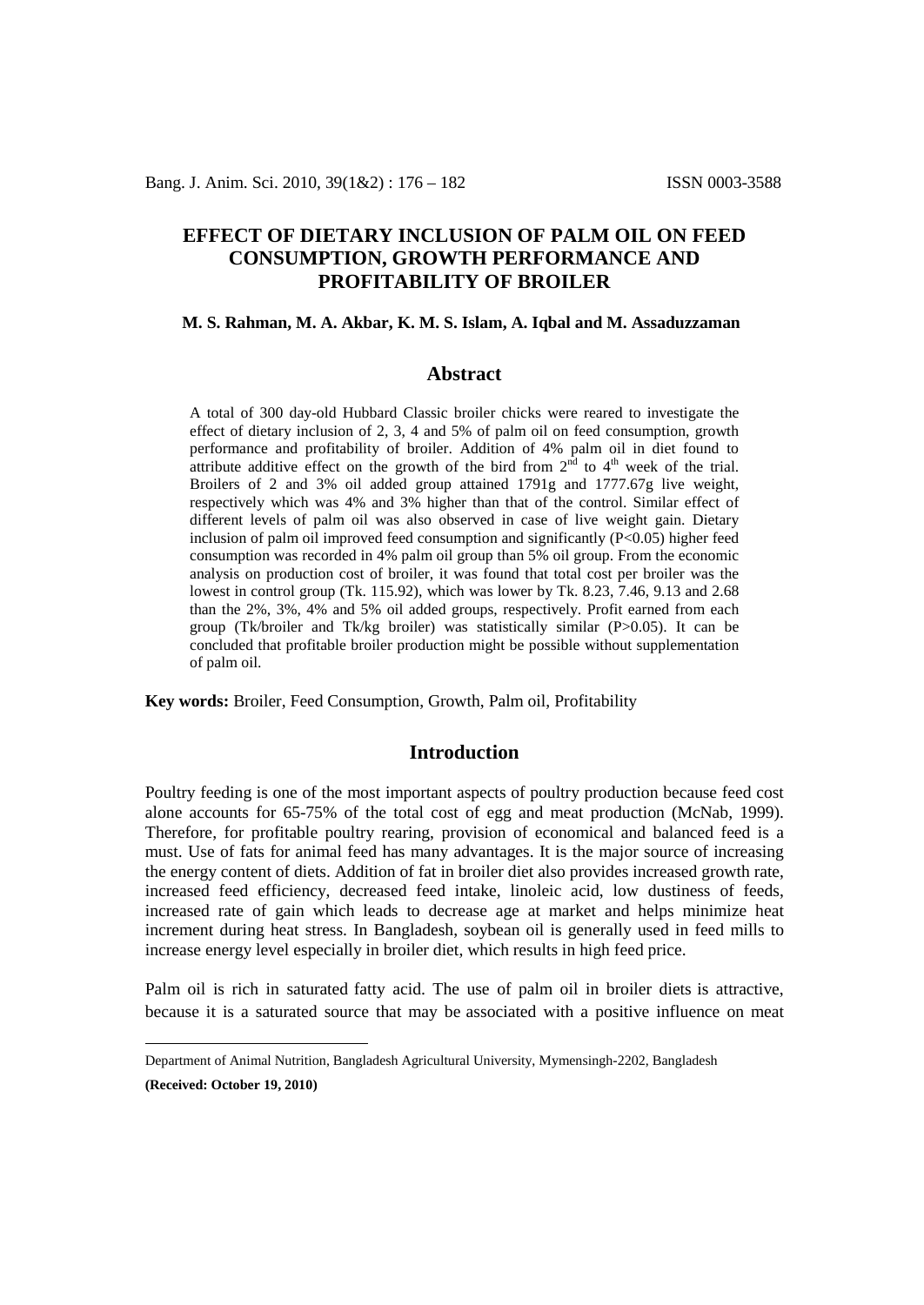Bang. J. Anim. Sci. 2010, 39(1&2)

firmness (Renner and Hill, 1991). Palm oil is relatively cheaper compared to other imported fats and it possesses many good qualities including more vitamin E (antioxidant) content, which makes it more stable (Pesti *et al*., 2002).

Very little information is available on the use of palm oil as a source of energy for improving growth performance of broilers and whether or not it could be used beneficially than other source of energy. Moreover, inclusion level of palm oil in broiler diet is not definitely known. Therefore, the current study was undertaken to investigate the effect of dietary supplementation of palm oil at different levels on feed consumption and growth performance of broilers and to determine the inclusion level and profitability of using palm oil in broiler diets.

## **Materials and Methods**

The experiment was conducted with 300 day-old broiler chicks (Hubbard Classic) for a period of 35 days in the Animal Nutrition Field Laboratory, Bangladesh Agricultural University, Mymensingh. It was conducted in a Completely Randomized Design (CRD). Chicks were randomly distributed to 5 treatment groups each having 3 replications. There were 20 chicks in each replication. The treatment groups were given either 0, 2, 3, 4 or 5% of palm oil in feed.

Locally available feel ingredients (Table 1) were used to formulate ration for the broilers. The diets were prepared by hand mixing. Major ingredients were first thoroughly mixed, then the micro-ingredients were added. The diets were prepared with 4 different levels of palm oil (T<sub>1</sub> = 2 %, T<sub>2</sub> = 3 %, T<sub>3</sub> = 4 % and T<sub>4</sub> = 5 %) and at the same time a control diet (T<sub>0</sub>)  $= 0$  %) was also prepared. Starter diet and Finisher diet were supplied to the broilers for first 2 weeks and further 3 weeks, respectively. The nutrient requirement of the bird was satisfied according to BSTI standard.

The chicks were reared in cages for an experimental period of 35 days. The floor, wall and cages were cleaned and disinfected thoroughly. Chicks were brooded properly for 7 days with optimum temperature and lighting. Feed and water supply was *ad libitum*. Saw dust was used as litter during rearing. The birds were vaccinated against Newcastle disease (Ranikhet) and Infectious Bursal Disease (Gumboro). Strict bio-security measures were ensured during the experimental period. Records were kept of live weight, feed consumption and cost of ingredients, which were further used to calculate the growth performance and profitability. Data were analyzed by statistical computer programme MSTAT-C to compare the means of all parameter.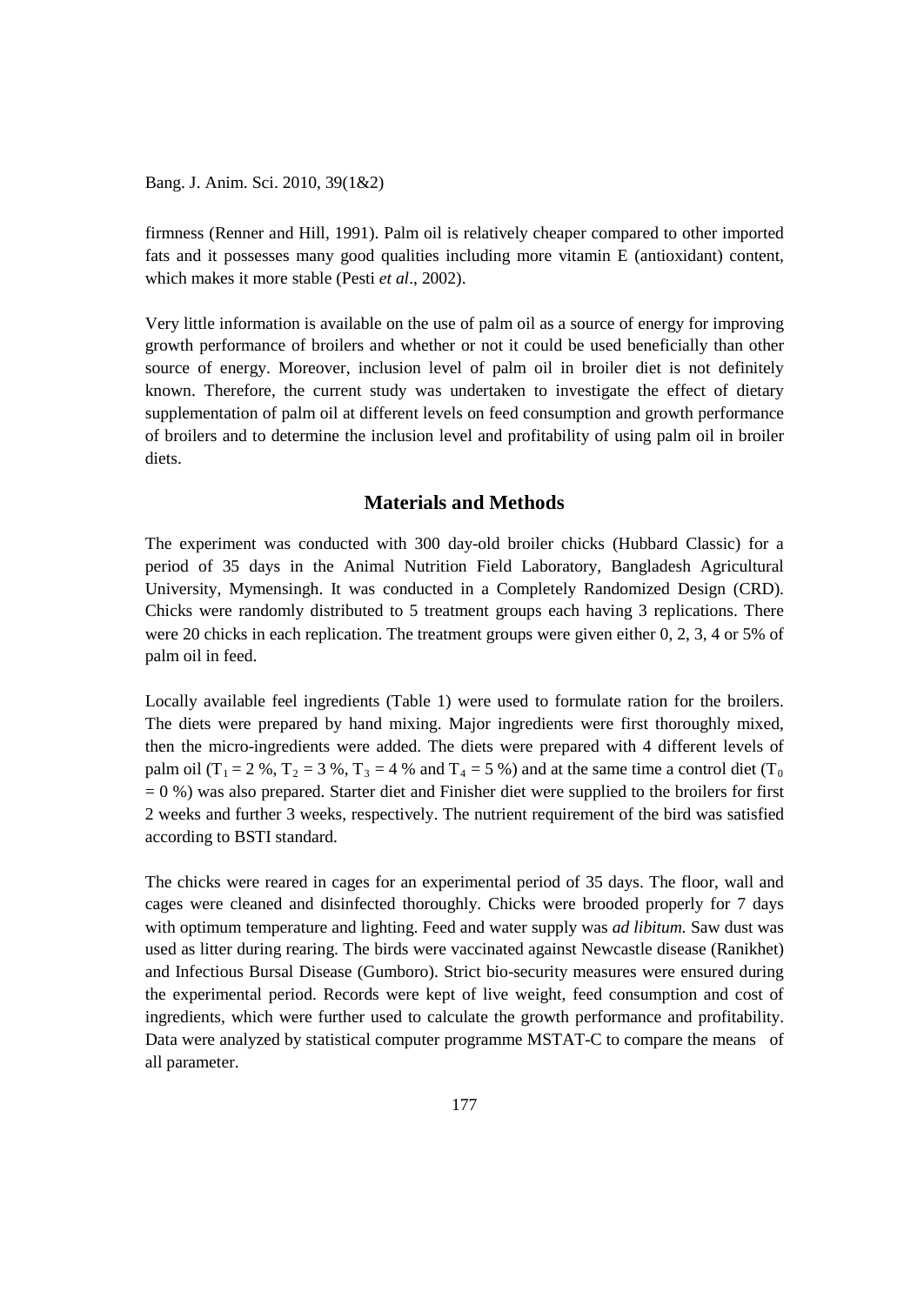| Ingredients (kg)                      | $\mathbf{Treatments}^{\#}$ |         |                |         |                |  |  |
|---------------------------------------|----------------------------|---------|----------------|---------|----------------|--|--|
|                                       | $T_0$                      | $T_1$   | T <sub>2</sub> | $T_3$   | T <sub>4</sub> |  |  |
| Maize                                 | 63.20                      | 63.30   | 60.20          | 57.25   | 52.00          |  |  |
| Rice polish                           | 2.02                       | 1.22    | 2.02           | 2.77    | 6.37           |  |  |
| Palm oil                              | 0.00                       | 2.00    | 3.00           | 4.00    | 5.00           |  |  |
| Soybean meal                          | 29.50                      | 25.80   | 29.50          | 31.25   | 30.90          |  |  |
| Protein concentrate                   | 2.75                       | 5.25    | 2.75           | 0.00    | 0.00           |  |  |
| Meat & bone meal                      | 0.50                       | 0.50    | 0.50           | 2.50    | 3.00           |  |  |
| Lime stone                            | 0.80                       | 0.70    | 0.80           | 1.00    | 1.50           |  |  |
| Dicalcium phosphate                   | 0.50                       | 0.50    | 0.50           | 0.50    | 0.50           |  |  |
| L-Lysine                              | 0.05                       | 0.05    | 0.05           | 0.05    | 0.05           |  |  |
| DL Methionine                         | 0.16                       | 0.16    | 0.16           | 0.16    | 0.16           |  |  |
| Vit-min premix                        | 0.25                       | 0.25    | 0.25           | 0.25    | 0.25           |  |  |
| Coccidiostat                          | 0.02                       | 0.02    | 0.02           | 0.02    | 0.02           |  |  |
| Common salt                           | 0.25                       | 0.25    | 0.25           | 0.25    | 0.25           |  |  |
| Total                                 | 100                        | 100     | 100            | 100     | 100            |  |  |
| <b>Estimated nutrient composition</b> |                            |         |                |         |                |  |  |
| $ME$ (kcal/kg)                        | 2902.57                    | 3021.12 | 3022.30        | 3018.05 | 3023.00        |  |  |
| CP(%)                                 | 21.25                      | 20.99   | 20.97          | 21.00   | 21.06          |  |  |
| EE(%)                                 | 2.93                       | 2.94    | 2.85           | 2.93    | 3.39           |  |  |

**Table 1. Composition of starter ration (0 - 2 weeks)**

 $\overline{r_{0}} = 0$  % palm oil, T<sub>1</sub> = 2 % palm oil, T<sub>2</sub> = 3 % palm oil, T<sub>3</sub> = 4 % palm oil and T<sub>4</sub> = 5 % palm oil, included feed

|  | Table 2. Composition of finisher ration (2 - 5 weeks) |  |  |  |  |  |
|--|-------------------------------------------------------|--|--|--|--|--|
|--|-------------------------------------------------------|--|--|--|--|--|

| <b>Ingredients</b>                    | $\mathbf{Treatments}^{\#}$ |         |         |         |                |  |
|---------------------------------------|----------------------------|---------|---------|---------|----------------|--|
|                                       | $T_0$                      | $T_1$   | Т,      | $T_3$   | T <sub>4</sub> |  |
| Maize                                 | 65.60                      | 66.50   | 62.60   | 59.50   | 57.00          |  |
| Rice polish                           | 2.27                       | 1.00    | 2.27    | 3.27    | 4.27           |  |
| Palm oil                              | 0.00                       | 2.00    | 3.00    | 4.00    | 5.00           |  |
| Soybean meal                          | 26.00                      | 23.37   | 26.00   | 27.50   | 27.50          |  |
| Protein concentrate                   | 3.50                       | 5.00    | 3.50    | 2.50    | 0.00           |  |
| Meat & bone meal                      | 0.50                       | 0.50    | 0.50    | 0.50    | 4.00           |  |
| Lime stone                            | 1.00                       | 0.60    | 1.00    | 1.50    | 1.50           |  |
| Dicalcium phosphate                   | 0.40                       | 0.30    | 0.40    | 0.50    | 0.50           |  |
| L-Lysine                              | 0.05                       | 0.05    | 0.05    | 0.05    | 0.05           |  |
| <b>DL</b> Methionine                  | 0.16                       | 0.16    | 0.16    | 0.16    | 0.16           |  |
| Vit-min premix                        | 0.25                       | 0.25    | 0.25    | 0.25    | 0.25           |  |
| Coccidiostat                          | 0.02                       | 0.02    | 0.02    | 0.02    | 0.02           |  |
| Common salt                           | 0.25                       | 0.25    | 0.25    | 0.25    | 0.25           |  |
| Total                                 | 100                        | 100     | 100     | 100     | 100            |  |
| <b>Estimated nutrient composition</b> |                            |         |         |         |                |  |
| $ME$ (kcal/kg)                        | 2933.23                    | 3058.85 | 3052.96 | 3055.58 | 3062.14        |  |
| CP(%)                                 | 20.37                      | 20.02   | 20.30   | 20.01   | 20.05          |  |
| EE (%)                                | 3.00                       | 2.91    | 2.93    | 2.95    | 3.22           |  |

 $*T_0 = 0$  % palm oil,  $T_1 = 2$  % palm oil,  $T_2 = 3$  % palm oil,  $T_3 = 4$  % palm oil and  $T_4 = 5$  % palm oil, included feed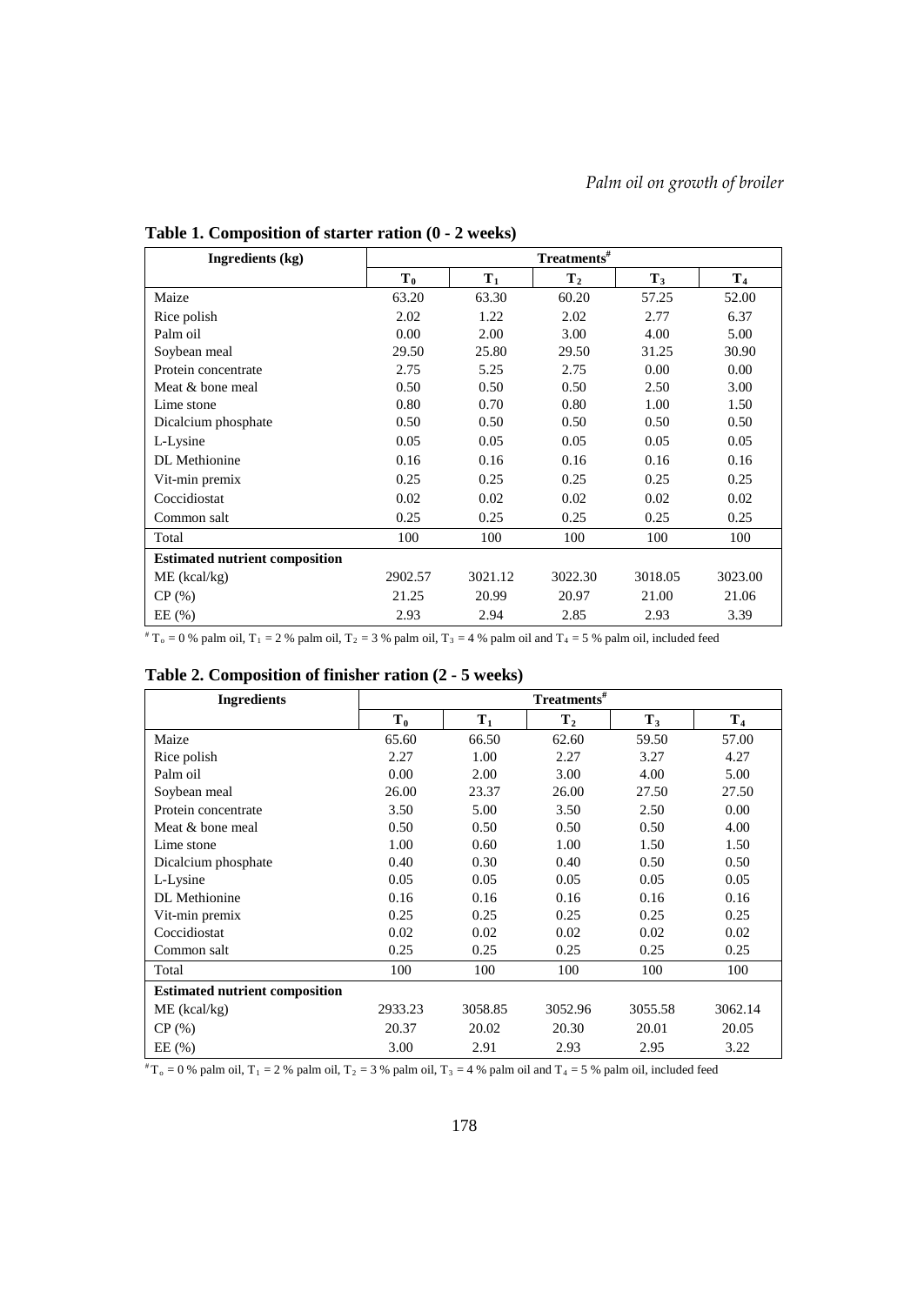Bang. J. Anim. Sci. 2010, 39(1&2)

## **Results and Discussion**

#### **Feed consumption**

Weekly average and cumulative feed consumption of broilers in different dietary groups is presented in Table 3. Differences in feed consumption among 0, 2, 3, 4 and 5% palm oil added groups were found highly significant (P<0.01) at  $2<sup>nd</sup>$  week of age, while the 5% dietary palm oil group consumed the lowest amount (333.33g) compared to others. Nwoche et al. (2003) observed the highest (P<0.05) feed consumption at 4% inclusion level of palm oil in broiler diet and also found a significant  $(P<0.05)$  depression of feed consumption at 6% level. Cumulative feed consumption was significantly (P<0.05) higher in 4% dietary palm oil group during  $4<sup>th</sup>$  week but during  $5<sup>th</sup>$  week feed consumption was the lowest in 5% oil group. It might be due to higher energy level in the diet as also observed by Franco et al. (1995) and Tawfic and Yo (1989).

| Age in week                        |                     | <b>SED</b>           | <b>Level</b>    |                      |                  |       |           |
|------------------------------------|---------------------|----------------------|-----------------|----------------------|------------------|-------|-----------|
|                                    | $T_0$               | T <sub>2</sub>       | $T_3$           | T <sub>4</sub>       | $T_5$            |       | of Sig.   |
| 1 <sup>st</sup>                    | $159 \pm 6.4$       | $152 \pm 0.8$        | $155 \pm 6.5$   | $154 \pm 6.2$        | $144 + 4$        |       | <b>NS</b> |
| 2 <sup>nd</sup>                    | $375.05^{\text{a}}$ | $375.85^a$           | $370.17^a$      | $381.72^a$           | $333.33^{b}$     | 21.74 | $**$      |
|                                    | $\pm 3.82$          | ±18.35               | $\pm 10.96$     | ±15.73               | ±7.91            |       |           |
| 3 <sup>rd</sup>                    | $675 \pm 11.8$      | $694 \pm 30.1$       | $692 \pm 36.8$  | $692 \pm 38.8$       | $710+29.6$       |       | <b>NS</b> |
| 4 <sup>th</sup>                    | $921.01^{bc}$       | 997.17 <sup>ab</sup> | $1000.62^{ab}$  | $1035.22^a \pm 38$   | $864.67^{\circ}$ | 79.06 | *         |
|                                    | $\pm$ 59.03         | ±51.82               | ±76.14          | .71                  | ±46.46           |       |           |
| 5 <sup>th</sup>                    | $1009 \pm 92.3$     | $1081 \pm 63.5$      | $1069 \pm 45.1$ | $1119 \pm 61.2$      | $1006 \pm 67.4$  |       | <b>NS</b> |
| <b>Cumulative feed consumption</b> |                     |                      |                 |                      |                  |       |           |
| Initial to 4 <sup>th</sup>         | $2130.24^{ab}$      | $2220.42^a$          | $2218.13^a$     | $2270.54^{\text{a}}$ | $2058.67^b$      | 113.  | $\ast$    |
|                                    | $\pm 80.85$         | ±92.03               | ±92.93          | ±61.77               | $\pm 71.00$      | 91    |           |
| Initial to $5th$                   | $3140 \pm 172$ .    | $3283 \pm 155$       | $3270+162.5$    | $3390 \pm 108$       | $3064 \pm 112$   |       | <b>NS</b> |

**Table 3. Feed consumption of broilers in different weeks receiving different dietary levels of palm oil**

<sup>#</sup> T<sub>o</sub> = 0 % palm oil, T<sub>1</sub> = 2 % palm oil, T<sub>2</sub> = 3 % palm oil, T<sub>3</sub> = 4 % palm oil and T<sub>4</sub> = 5 % palm oil, included feed<br><sup>a,b,c</sup> Values sharing uncommon superscripts in the same row are significantly different; Value SE (Standard Error)

SED = Standard Error of Deviation

\*\* = Significant at 1% level, \* = Significant at 5% level,  $NS = Non-significant$ .

### **Growth performance**

Weekly weight gain of broilers differed significantly  $(P<0.01)$  among the treatment groups at  $2<sup>nd</sup>$  week of age, where as the highest weight gain (252.73g) was observed in 4% dietary palm oil group and the weight gain of this group was slightly higher than that of 5, 2 and 0% dietary oil group at  $3<sup>rd</sup>$  and  $4<sup>th</sup>$  week of age (Table 4). From the cumulative weight gain of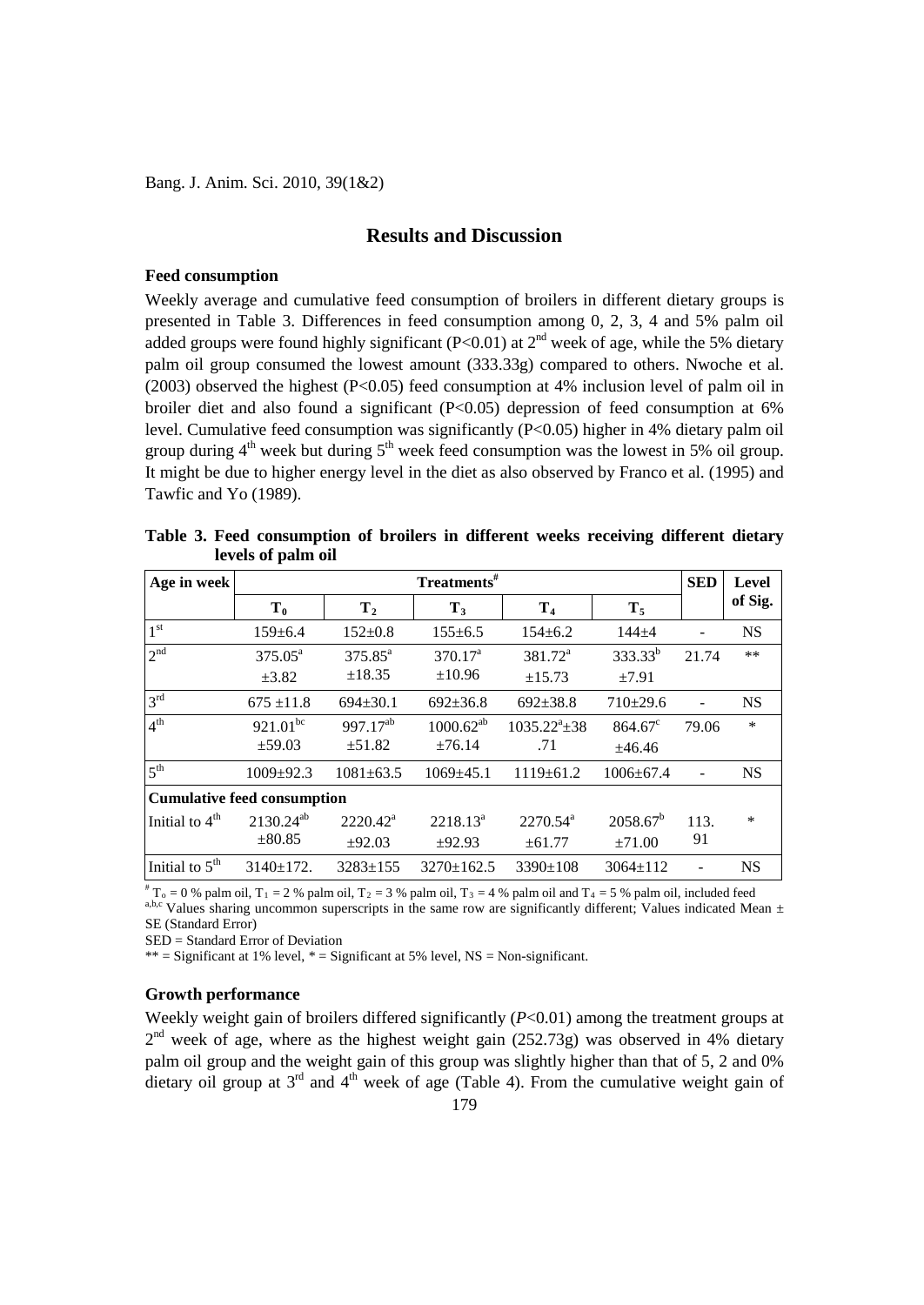broilers presented in the same table it can be seen that broilers fed on 2, 3 and 4% palm oil gained higher  $(P>0.05)$  cumulative weight than the control and 5% oil group. There was an increasing trend of weight gain with increased level of dietary palm oil from  $2 - 4\%$ , which declined at 5%. However, diet supplemented with higher level of palm oil in replacing of maize resulted non-significant effect on weight gain of broilers (Zulkifli *et al*., 2003).

| Age in week                 | $Treatments$ <sup>#</sup> |                  |                 |                  |                  |      | Level of  |  |
|-----------------------------|---------------------------|------------------|-----------------|------------------|------------------|------|-----------|--|
|                             | $T_0$                     | T <sub>2</sub>   | $T_3$           | T <sub>4</sub>   | $T_5$            |      | Sig.      |  |
| 1 <sup>st</sup>             | $93.22 \pm 2.82$          | $96.33 \pm 2.11$ | $102 + 6.83$    | $100 \pm 5.92$   | $94.85 \pm 2.8$  |      | <b>NS</b> |  |
| 2 <sup>nd</sup>             | $240.07^b$                | $237.88^{b}$     | $244.05^{ab}$   | $252.73^{\circ}$ | $223.07^{\circ}$ | 3.80 | $**$      |  |
|                             | $\pm 3.84$                | $\pm 7.81$       | ±10.21          | $\pm$ 5.85       | $\pm 1.28$       |      |           |  |
| 3 <sup>rd</sup>             | $381 \pm 8.88$            | $392 \pm 32.59$  | $397+14.38$     | $412+20.29$      | $374+16.70$      |      | <b>NS</b> |  |
| 4 <sup>th</sup>             | $473 \pm 12.26$           | $486 \pm 70.31$  | $523 + 8.96$    | $512 \pm 60.17$  | $497 + 23.32$    |      | <b>NS</b> |  |
| 5 <sup>th</sup>             | $477 + 54.37$             | $529 \pm 52.63$  | $464 \pm 31.60$ | $465 \pm 7.49$   | $477 \pm 36.18$  |      | <b>NS</b> |  |
| Cumulative live weight gain |                           |                  |                 |                  |                  |      |           |  |
| Initial to $4th$            | 1188±25.4                 | $1213 + 65.2$    | $1267 \pm 32.9$ | $1278 + 51.3$    | $1190+43.1$      |      | <b>NS</b> |  |
| Initial to $5th$            | $1665 + 75.4$             | $1743 + 78.2$    | $1731 \pm 47.2$ | $1744 + 49.4$    | $1667+67.8$      |      | <b>NS</b> |  |

**Table 4. Live weight gain of broilers receiving different dietary levels of palm oil**

<sup>#</sup> T<sub>o</sub> = 0 % palm oil, T<sub>1</sub> = 2 % palm oil, T<sub>2</sub> = 3 % palm oil, T<sub>3</sub> = 4 % palm oil and T<sub>4</sub> = 5 % palm oil, included feed<br><sup>a,b,c</sup> Values sharing uncommon superscripts in the same row are significantly different (P<0.0  $Mean \pm SE$  (Standard Error)

SED = Standard Error of Deviation

 $**$  = Significant at 1% level, NS = Non-significant

### **Cost of production and profit margin**

It was observed that feed cost (Tk/bird) differed significantly (P<0.01) among different dietary oil groups (Table 5). Higher costs were observed in the oil supplemented groups compared to that of control group, which is obviously due to the cost of palm oil. The lowest feed cost was observed in 5% oil group (68.60 Tk/bird) than that of others, which might have been due to lower intake of feed due to higher oil level. Total cost per broiler was also found to differ significantly  $(P<0.01)$  among the treatments. Broilers of 4% oil group were sold at highest price (Tk 197.23/broiler), which was due to the highest average live weight. In spite of achieving the higher sale value of the bird price (Tk/bird) in 2, 3 and 4% oil group, there was a little variation of profit earned between the former groups and 5% oil and control group. This might be due to high production cost of these groups (2, 3 and 4% oil group) compared to control and 5% oil group. Highest profit margin as observed in terms of per kg bird in control group might also be due to the lowest production cost in this group compared to those of the treated groups. The result obtained from the economic analysis of present study revealed that the use of palm in broiler ration is not cost effective.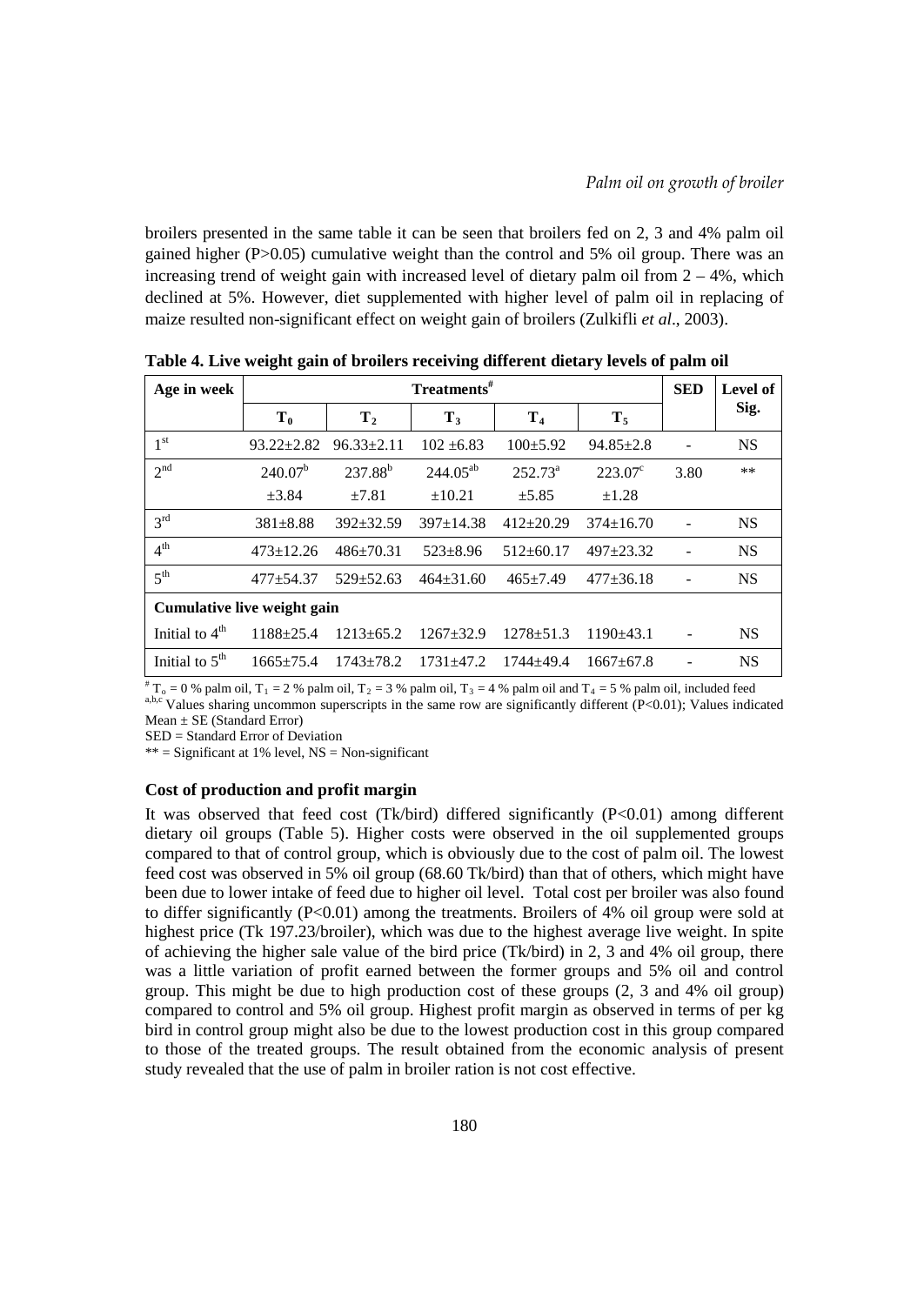Bang. J. Anim. Sci. 2010, 39(1&2)

| <b>Parameters</b>                         | Treatments <sup>#</sup> |                  |                 |                    |                | <b>SED</b> | Level of Sig. |
|-------------------------------------------|-------------------------|------------------|-----------------|--------------------|----------------|------------|---------------|
|                                           | $T_0$                   | $T_1$            | $T_{2}$         | $T_3$              | T <sub>4</sub> |            |               |
| Chick cost (Tk/chick)                     | 40.00                   | 40.00            | 40.00           | 40.00              | 40.00          |            | <b>NS</b>     |
| Feed cost (Tk/kg)                         | 20.74                   | 22.20            | 22.01           | 21.88              | 21.86          |            | <b>NS</b>     |
|                                           | $\pm 0.00$              | $\pm 0.00$       | $\pm 0.00$      | $\pm 0.00$         | $\pm 0.00$     |            |               |
| Feed cost (Tk/kg bird)                    | 38.45                   | 41.40            | 41.26           | 41.90              | 40.07          |            | <b>NS</b>     |
|                                           | $\pm 1.35$              | $\pm 0.70$       | $\pm 0.87$      | $\pm 2.09$         | $\pm 1.45$     |            |               |
| Feed cost (Tk/bird)                       | $65.92^b$               | $74.15^{\circ}$  | $73.3^{\rm a}$  | $75.05^{\text{a}}$ | $68.60^{b}$    | 4.12       | $**$          |
|                                           | $\pm 2.91$              | $\pm 3.71$       | $\pm 1.67$      | $\pm 1.74$         | $\pm 0.24$     |            |               |
| Total cost (Tk/kg bird)                   | 67.65                   | 69.35            | 69.38           | 69.80              | 69.27          |            | <b>NS</b>     |
|                                           | $\pm 2.27$              | $\pm 1.25$       | $\pm 1.41$      | $\pm 2.86$         | $\pm 2.60$     |            |               |
| Total cost (Tk/bird)                      | $115.92^{b}$            | $124.15^{\circ}$ | $123.3^{\circ}$ | $125.0^{\rm a}$    | $118.6^{b}$    | 4.12       | $***$         |
|                                           | $\pm 2.91$              | $\pm 3.71$       | $\pm 1.67$      | $\pm 1.74$         | $\pm 0.24$     |            |               |
| <sup>§</sup> Miscellaneous cost (Tk/bird) | 10.00                   | 10.00            | 10.00           | 10.00              | 10.00          |            | <b>NS</b>     |
| Sale (Tk/bird)                            | $188 \pm 8.3$           | $197 \pm 8.6$    | $195 \pm 5.1$   | $197 + 5.5$        | $188 + 7$      |            | <b>NS</b>     |
| Profit (Tk/bird)                          | 72.73                   | 72.86            | 72.31           | 72.18              | 69.81          |            | <b>NS</b>     |
|                                           | $\pm 8.38$              | $\pm 8.61$       | $\pm 5.14$      | ±5.55              | $\pm 7.60$     |            |               |
| Profit (Tk/kg bird)                       | 42.35                   | 40.65            | 40.62           | 40.20              | 40.73          |            | <b>NS</b>     |
|                                           | $\pm 2.27$              | $\pm 1.25$       | $\pm 1.41$      | $\pm 2.86$         | $\pm 2.60$     |            |               |

**Table 5. Cost of production and profit of the broilers receiving different dietary levels of palm oil**

<sup>#</sup> T<sub>o</sub> = 0 % palm oil, T<sub>1</sub> = 2 % palm oil, T<sub>2</sub> = 3 % palm oil, T<sub>3</sub> = 4 % palm oil and T<sub>4</sub> = 5 % palm oil, included feed<br><sup>a,b</sup> Values sharing uncommon superscripts in the same row are significantly different; Values Error)

SED (Standard Error of Deviation)

 $**$  = Significant at 1% level, NS = Non-significant;  $s$  = vaccination and medication, litter, repairing cost.

## **Conclusion**

The inclusion of 4% palm oil in broiler diets resulted in better growth performance, feed consumption and FCR compared to those of control and other levels of supplementations. But the profit obtained from the control group was higher compared to that of all oil supplemented groups. Therefore, it can be concluded from the present finding that for profitable broiler production supplementation of palm oil as energy source is not essential.

## **Literature Cited**

Anigbogu, N. M. 2001. Performance efficiency of broiler chicks fed diets with different levels of palm oil and tannia tuber meal. J. Appl. Chem. Agril Res., 7: 1-16.